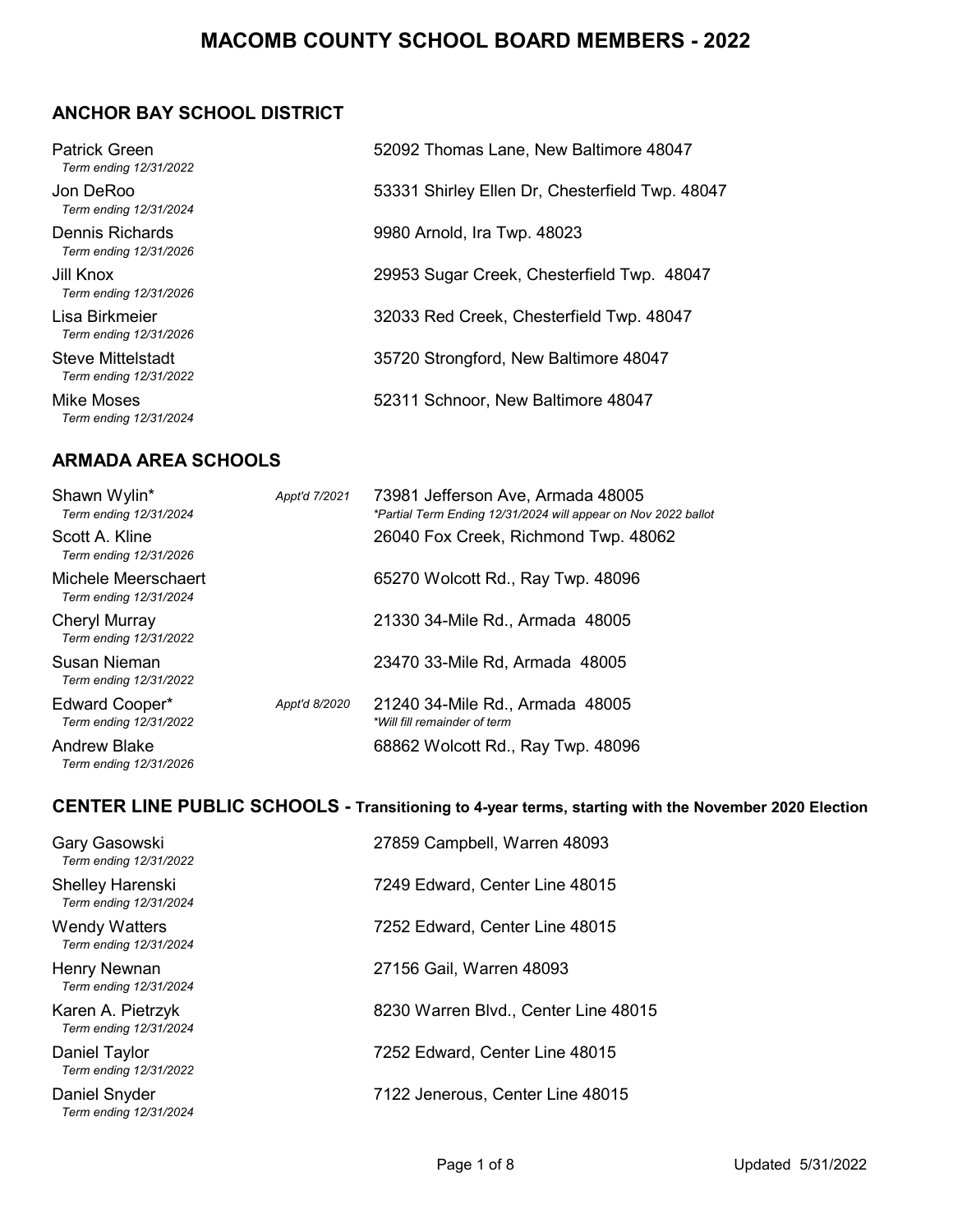## **CHIPPEWA VALLEY SCHOOLS**

| Denise Aquino<br>Term ending 12/31/2024           |                | 16940 Franziska, Macomb Twp. 48044                                                                        |
|---------------------------------------------------|----------------|-----------------------------------------------------------------------------------------------------------|
| Frank V. Bednard<br>Term ending 12/31/2022        |                | 41001 Hidden Oaks, Clinton Twp. 48038                                                                     |
| Kenneth Pearl*<br>Term ending 12/31/2026          | Appt'd 10/2021 | 38316 Santa Barbara, Clinton Twp. 48036<br>*Partial Term Ending 12/31/2026 will appear on Nov 2022 ballot |
| <b>Robert Wojtowicz</b><br>Term ending 12/31/2026 |                | P.O. Box 342, Mount Clemens 48046                                                                         |
| Elizabeth Pyden<br>Term ending 12/31/2022         |                | 37504 Camellia Lane, Clinton Twp. 48036                                                                   |
| George John Sobah<br>Term ending 12/31/2024       |                | 37737 Santa Barbara, Clinton Twp. 48036                                                                   |
| Jill DeMuynck Zech<br>Term ending 12/31/2022      |                | 19292 Scenic Harbor, Macomb Twp. 48044                                                                    |

## **CLINTONDALE COMMUNITY SCHOOLS**

| James Potter*<br>Term ending 12/31/2026      | Appt'd 6/2021 | 36427 Oakshire, Clinton Twp. 48035<br>*Partial Term Ending 12/31/2026 will appear on Nov 2022 ballot |
|----------------------------------------------|---------------|------------------------------------------------------------------------------------------------------|
| Beverly Lewis-Moss<br>Term ending 12/31/2026 |               | 35726 Little Mack, Clinton Twp. 48035                                                                |
| Stacey Kubbe<br>Term ending 12/31/2024       |               | 20416 Stafford, Clinton Twp. 48035                                                                   |
| Jeremy W. Schnaidt<br>Term ending 12/31/2022 |               | 33824 Cheryl, Clinton Twp. 48035                                                                     |
| Annika Christiani<br>Term ending 12/31/2026  |               | 22460 Katzman, Clinton Twp. 48035                                                                    |
| Michael Scott<br>Term ending 12/31/2022      |               | 22618 Katzman, Clinton Twp. 48035                                                                    |
| Ryan Louis Liddy<br>Term ending 12/31/2024   |               | 21216 Danbury, Clinton Twp. 48035                                                                    |

## **EASTPOINTE COMMUNITY SCHOOLS**

| Julie A. DeVita<br>Term ending 12/31/2022        | 22802 David, Eastpointe 48021     |
|--------------------------------------------------|-----------------------------------|
| <b>Edward Williams</b><br>Term ending 12/31/2024 | P.O. Box 8001, Eastpointe 48021   |
| Jon Gruenberg<br>Term ending 12/31/2024          | 23737 David, Eastpointe 48021     |
| Keith Ward<br>Term ending 12/31/2022             | 22463 Piper, Eastpointe 48021     |
| Robert D. Roscoe<br>Term ending 12/31/2024       | 15734 Evergreen, Eastpointe 48021 |
| Chineva Early<br>Term ending 12/31/2022          | 21243 Universal, Eastpointe 48021 |
| Mary M. Hall-Rayford<br>Term ending 12/31/2024   | 17101 Veronica, Eastpointe 48021  |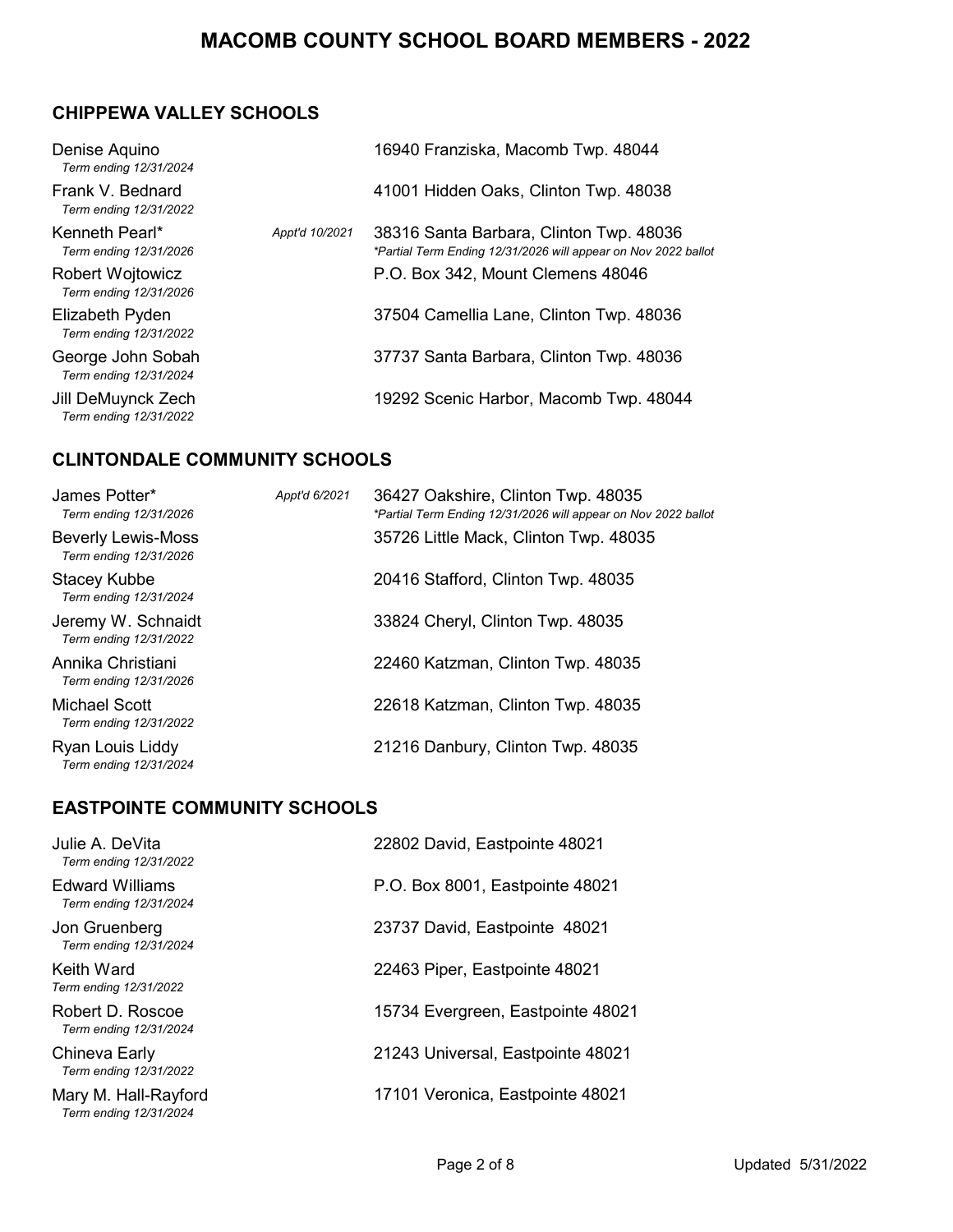# **FITZGERALD PUBLIC SCHOOLS**

| Lori Eseman Dreyer<br>Term ending 12/31/2022 | 3612 Jarvis, Warren 48091        |
|----------------------------------------------|----------------------------------|
| Judy L. Furgal<br>Term ending 12/31/2024     | 21356 Masch, Warren 48091        |
| Randel Meisner<br>Term ending 12/31/2026     | 20869 Atlantic, Warren 48091     |
| Khaja Shahab Ahmed<br>Term ending 12/31/2026 | 24134 Warner, Warren 48091       |
| Anne Covert<br>Term ending 12/31/2022        | 20833 Atlantic Ave, Warren 48091 |
| Julia Yokel<br>Term ending 12/31/2024        | 3280 Dallas Ave, Warren 48091    |
| Kimberly M. Lee<br>Term ending 12/31/2026    | 21410 Masch, Warren 48091        |

## **FRASER PUBLIC SCHOOLS**

| James Birko<br>Term ending 12/31/2026      |                | 17615 Faulman, Clinton Twp. 48035                                                              |
|--------------------------------------------|----------------|------------------------------------------------------------------------------------------------|
| Linda Corbat<br>Term ending 12/31/2024     |                | 33164 Mazara Dr., Fraser 48026                                                                 |
| Autumn Ochoa*<br>Term ending 12/31/2024    | Appt'd 11/2021 | 15533 Spiceway, Fraser 48026<br>*Partial Term Ending 12/31/2024 will appear on Nov 2022 ballot |
| Robyn Norbeck*<br>Term ending 12/31/2022   | Appt'd 2/2021  | 16049 Masonic, Fraser 48026<br>*Will fill remainder of term                                    |
| Scott Wallace<br>Term ending 12/31/2024    |                | 33452 Royal Park, Fraser 48026                                                                 |
| Todd W. Koch<br>Term ending 12/31/2026     |                | 33379 Nicola, Fraser 48026                                                                     |
| Daniel Stawinski<br>Term ending 12/31/2022 |                | 33313 Nicola, Fraser 48026                                                                     |

#### **LAKE SHORE PUBLIC SCHOOLS**

| Sharon Bartl<br>Term ending 12/31/2026         |               | 30101 Gloria, St. Clair Shores 48082                                 |
|------------------------------------------------|---------------|----------------------------------------------------------------------|
| Susan J. DeLong<br>Term ending 12/31/2024      |               | 23654 Beverly, St. Clair Shores 48082                                |
| Wendy Tobias*<br>Term ending 12/31/2022        | Appt'd 5/2022 | 21604 Barton, St. Clair Shores 48081<br>*Will fill remainder of term |
| Daniel Colling<br>Term ending 12/31/2026       |               | 22616 Raymond, St. Clair Shores 48082                                |
| Amy M. Thomas-August<br>Term ending 12/31/2022 |               | 30254 Taylor, St. Clair Shores 48082                                 |
| Elizabeth Munger<br>Term ending 12/31/2026     |               | 23451 Joy, St. Clair Shores 48082                                    |
| Kurt Joseph Ziegler<br>Term ending 12/31/2024  |               | 31949 Williamsburg, St. Clair Shores 48082                           |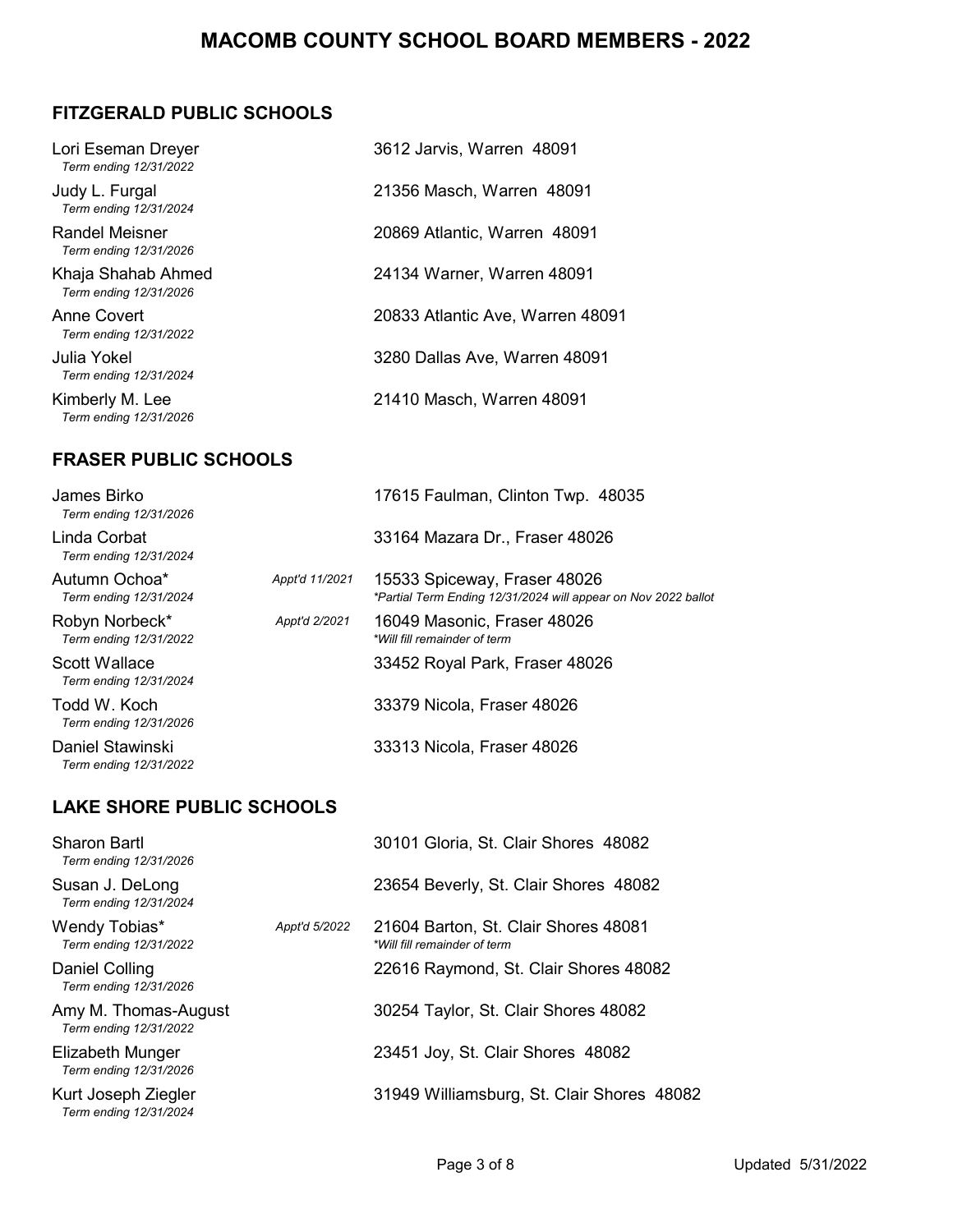# **LAKEVIEW PUBLIC SCHOOLS**

| Peter Accica<br>Term ending 12/31/2022           | 20841 Ardmore Park, St. Clair Shores 48081 |
|--------------------------------------------------|--------------------------------------------|
| Michael Bayer<br>Term ending 12/31/2024          | 21711 Madison, St. Clair Shores 48081      |
| Daniel Dombrowski<br>Term ending 12/31/2026      | 22205 Erben, St. Clair Shores 48081        |
| James Kouri<br>Term ending 12/31/2024            | 21019 Bon Brae, St. Clair Shores 48081     |
| Robbyn Martin<br>Term ending 12/31/2026          | 21816 E Ten Mile, St. Clair Shores 48080   |
| <b>Benjamin Miners</b><br>Term ending 12/31/2024 | 27930 Greater Mack, St. Clair Shores 48081 |
| Donald C. Wheaton, Jr.<br>Term ending 12/31/2022 | 25731 San Rosa, St. Clair Shores 48081     |

#### **L'ANSE CREUSE PUBLIC SCHOOLS**

| Adam Lipski<br>Term ending 12/31/2026             | 39124 Devonshire Ct, Harrison Twp 48045   |
|---------------------------------------------------|-------------------------------------------|
| Mary L. Hilton<br>Term ending 12/31/2022          | 28096 Silverbell, Chesterfield Twp. 48047 |
| Shane W. Sellers<br>Term ending 12/31/2026        | 46310 Jasmine, Chesterfield Twp. 48047    |
| <b>Hilary Dubay</b><br>Term ending 12/31/2024     | 28713 Coleridge, Harrison Twp 48045       |
| Sharon L. McTavish Ross<br>Term ending 12/31/2022 | 28380 Lange, Chesterfield Twp. 48047      |
| Amy Servial<br>Term ending 12/31/2024             | 37985 Townhall, Harrison Twp. 48045       |
| Terri Spencer<br>Term ending 12/31/2022           | 41641 Belvidere, Harrison Twp 48045       |

## **MOUNT CLEMENS COMMUNITY SCHOOLS**

| Jaime Collins<br>Term ending 12/31/2024       |               | 40 Lafayette, Mount Clemens 48043                                      |
|-----------------------------------------------|---------------|------------------------------------------------------------------------|
| Stephanie D. O'Neal<br>Term ending 12/31/2024 |               | 23246 Stone Castle, Clinton Twp. 48036                                 |
| David McFadden<br>Term ending 12/31/2022      |               | 23637 Carlington, Clinton Twp. 48036                                   |
| Jason Monk<br>Term ending 12/31/2022          |               | 262 Cambridge, Mount Clemens 48043                                     |
| Earl C. Rickman<br>Term ending 12/31/2024     |               | 158 Clemens St., Mount Clemens 48043                                   |
| Jacob M. Reno*<br>Term ending 12/31/2022      | Appt'd 7/2021 | 76 1/2 Miller St., Mount Clemens 48043<br>*Will fill remainder of term |
| Jeanine Walker<br>Term ending 12/31/2024      |               | 85 Moross, Mount Clemens 48043                                         |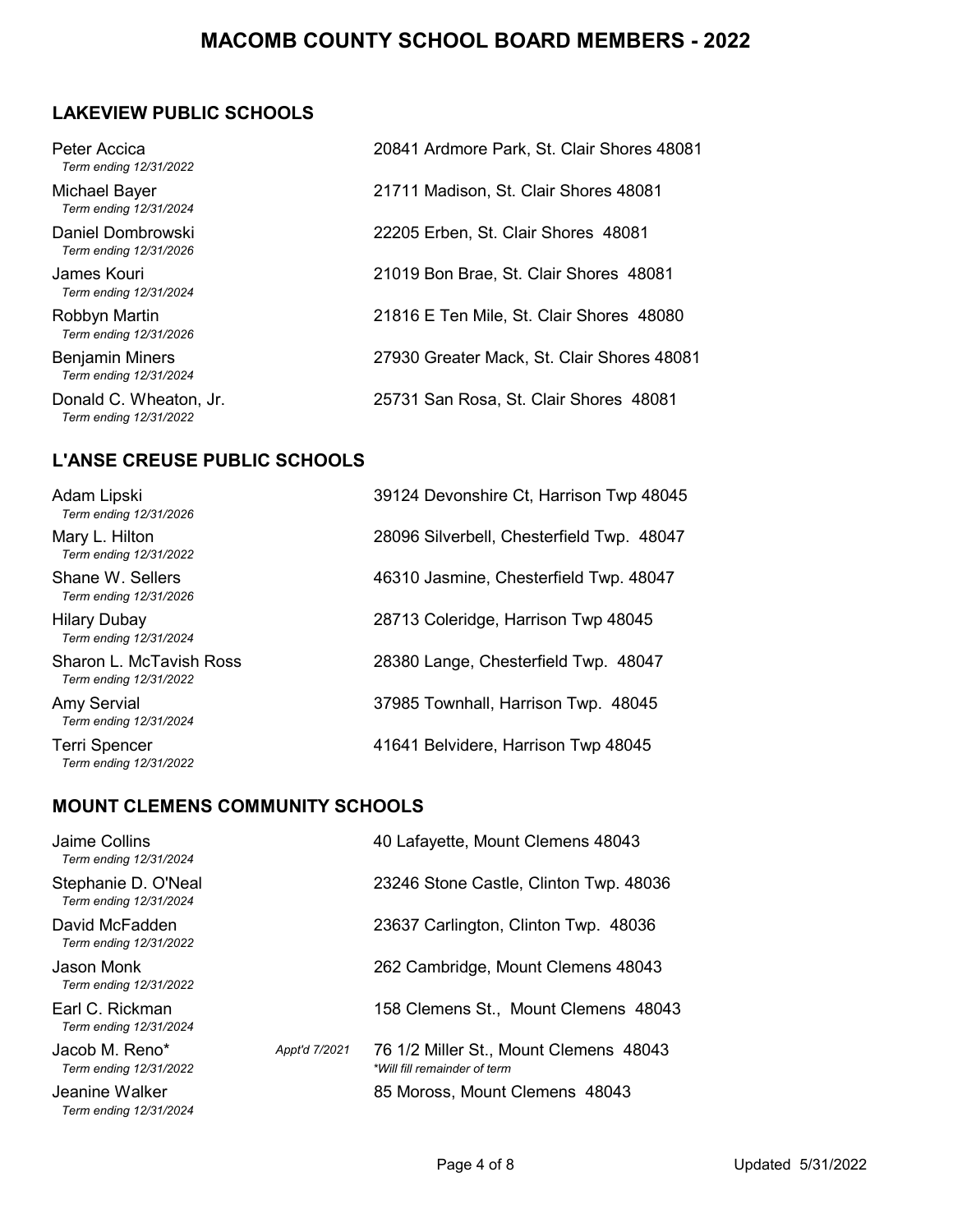#### **NEW HAVEN COMMUNITY SCHOOLS**

| Val Pod<br>Term ending 12/31/2024             |               | 27307 Houghton Dr, Chesterfield 48051                                                                         |
|-----------------------------------------------|---------------|---------------------------------------------------------------------------------------------------------------|
| Tanya France<br>Term ending 12/31/2026        |               | 59327 W. Brockton, New Haven 48048                                                                            |
| Samantha Sosnovske*<br>Term ending 12/31/2026 | Appt'd 9/2021 | 30161 Weathervane Woods Dr. New Haven 48048<br>*Partial Term Ending 12/31/2026 will appear on Nov 2022 ballot |
| Michael Packer<br>Term ending 12/31/2022      |               | 32330 Salt River Circle, New Haven 48048                                                                      |
| Regina Patton<br>Term ending 12/31/2026       |               | 58036 Main St., New Haven 48048                                                                               |
| Sue A. Simon<br>Term ending 12/31/2022        |               | 31399 28 Mile Rd., Lenox Twp. 48048                                                                           |
| Mark Goralczyk<br>Term ending 12/31/2024      |               | 33216 Grape Arbor Dr, New Haven 48048                                                                         |

# **RICHMOND COMMUNITY SCHOOLS**

| Angela Pacitto<br>Term ending 12/31/2024         |                | 37575 Lilac Ln, Richmond 48062                                                                           |
|--------------------------------------------------|----------------|----------------------------------------------------------------------------------------------------------|
| James Surowiec*<br>Term ending 12/31/2026        | Appt'd 03/2022 | 8390 Kendall Road, Columbus Twp. 48063<br>*Partial Term Ending 12/31/2026 will appear on Nov 2022 ballot |
| Deborah Michon<br>Term ending 12/31/2026         |                | 10177 Pound, Columbus Twp. 48063                                                                         |
| Danielle Sutton<br>Term ending 12/31/2022        |                | 8886 St. Clair Hwy, Casco Twp. 48064                                                                     |
| Kyle Simmons<br>Term ending 12/31/2024           |                | 70231 Karen, Richmond 48062                                                                              |
| <b>Margaret Teltow</b><br>Term ending 12/31/2026 |                | 9263 Lindsey, Casco Twp. 48064                                                                           |
| Sherri Zube*<br>Term ending 12/31/2022           | Appt'd 01/2021 | 9633 Big Hand Road, Columbus Twp. 48063<br>*Will fill remainder of term                                  |

# **ROMEO COMMUNITY SCHOOLS**

| <b>Michael Antoine</b><br>Term ending 12/31/2026 | 12109 Parkside Circle, Washington 48094  |
|--------------------------------------------------|------------------------------------------|
| Anita Banach<br>Term ending 12/31/2026           | 71761 East Pond Creek Dr., Romeo 48065   |
| <b>Kim Barrows</b><br>Term ending 12/31/2022     | 6081 Hunters Ridge, Washington Twp 48094 |
| Wayne D. Conner II<br>Term ending 12/31/2024     | 58877 Christopher, Ray 48096             |
| Gus Demas<br>Term ending 12/31/2024              | 6229 Christopher Ct., Romeo 48065        |
| <b>Jill Rilley</b><br>Term ending 12/31/2022     | 6639 Wellsdale, Washington Twp 48094     |
| Chris Young<br>Term ending 12/31/2024            | 162 W. Washington, Romeo 48065           |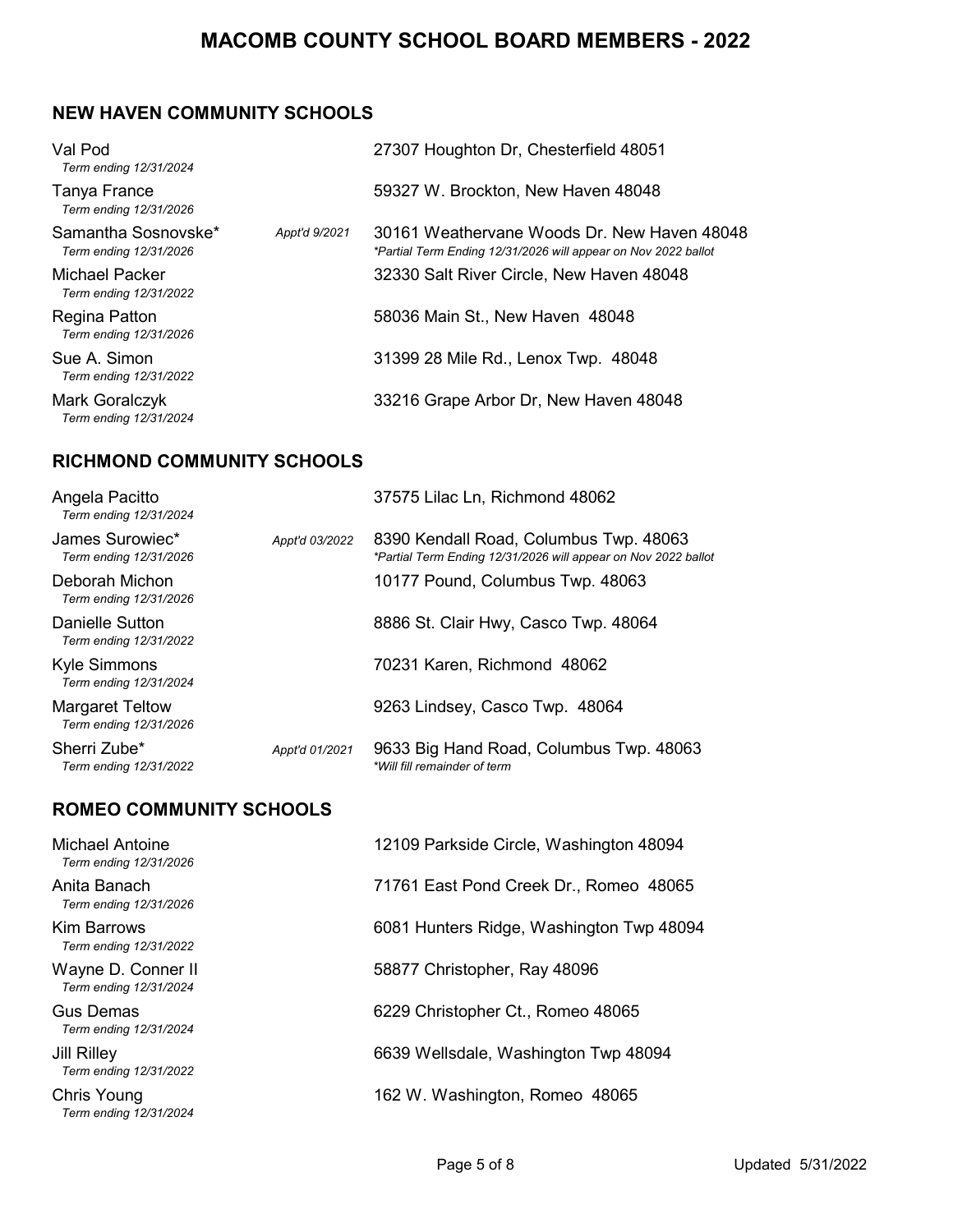#### **ROSEVILLE COMMUNITY SCHOOLS**

| Joseph D. DeFelice<br>Term ending 12/31/2022     | 15447 Curtis, Roseville 48066       |
|--------------------------------------------------|-------------------------------------|
| Gina Marie Aiuto<br>Term ending 12/31/2026       | 29167 Eastrose, Roseville 48066     |
| Theresa Genest<br>Term ending 12/31/2024         | 16631 Waterman, Roseville 48066     |
| Michelle Williams-Ward<br>Term ending 12/31/2024 | 17975 Bayne, Roseville 48066        |
| Matthew McCartney<br>Term ending 12/31/2026      | 27861 Brinker, Roseville 48066      |
| Michael J. Anderson<br>Term ending 12/31/2024    | 25952 Jeanette Ct, Roseville 48066  |
| Kevin Switanowski<br>Term ending 12/31/2022      | 29256 Commonwealth, Roseville 48066 |
| <b>SOUTH LAKE SCHOOLS</b>                        |                                     |

Joseph D. Fresard 21915 Shady Lane, St. Clair Shores 48080  *Term ending 12/31/2026*

Michael R. Damiani 18045 Toepfer, Eastpointe 48021  *Term ending 12/31/2024*

Jason Miller 22329 Ridgeway, St. Clair Shores 48080  *Term ending 12/31/2024*

 *Term ending 12/31/2026*

 *Term ending 12/31/2022*

 *Term ending 12/31/2022*

 *Term ending 12/31/2026*

# **UTICA COMMUNITY SCHOOLS**

Danielle Nesovski 6548 Shetland, Shelby Twp 48316  *Term ending 12/31/2022*

 *Term ending 12/31/2026*

# Jamie Williams 20424 Mauer, St. Clair Shores 48080 Robert Penn 22947 Alger, St. Clair Shores 48080 JoAnn Marie Schwartz 19155 Veronica, Eastpointe 48021 Veronica Williams 22443 Sunnyside, St. Clair Shores 48080

| <b>I GIIII GIIUIIIU 12/JII/2022</b>              |                |                                                                            |
|--------------------------------------------------|----------------|----------------------------------------------------------------------------|
| Kelli Rankin<br>Term ending 12/31/2024           |                | 12995 Black Walnut Dr, Shelby Twp 48315                                    |
| <b>Kimberly Becker</b><br>Term ending 12/31/2024 |                | 53123 Bayberry Dr, Macomb Twp 48042                                        |
| <b>Steve Meyer</b><br>Term ending 12/31/2026     |                | P.O. Box 183037, Shelby Twp 48317                                          |
| Adrienne Rubel*<br>Term ending 12/31/2022        | Appt'd 03/2021 | 14214 Peterboro Dr, Sterling Heights 48313<br>*Will fill remainder of term |
| Michele Templeton<br>Term ending 12/31/2024      |                | 43787 Fallen Tree Dr, Sterling Heights 48314                               |
| Mary K. Thomas                                   |                | P.O. Box 7013, Sterling Heights 48311                                      |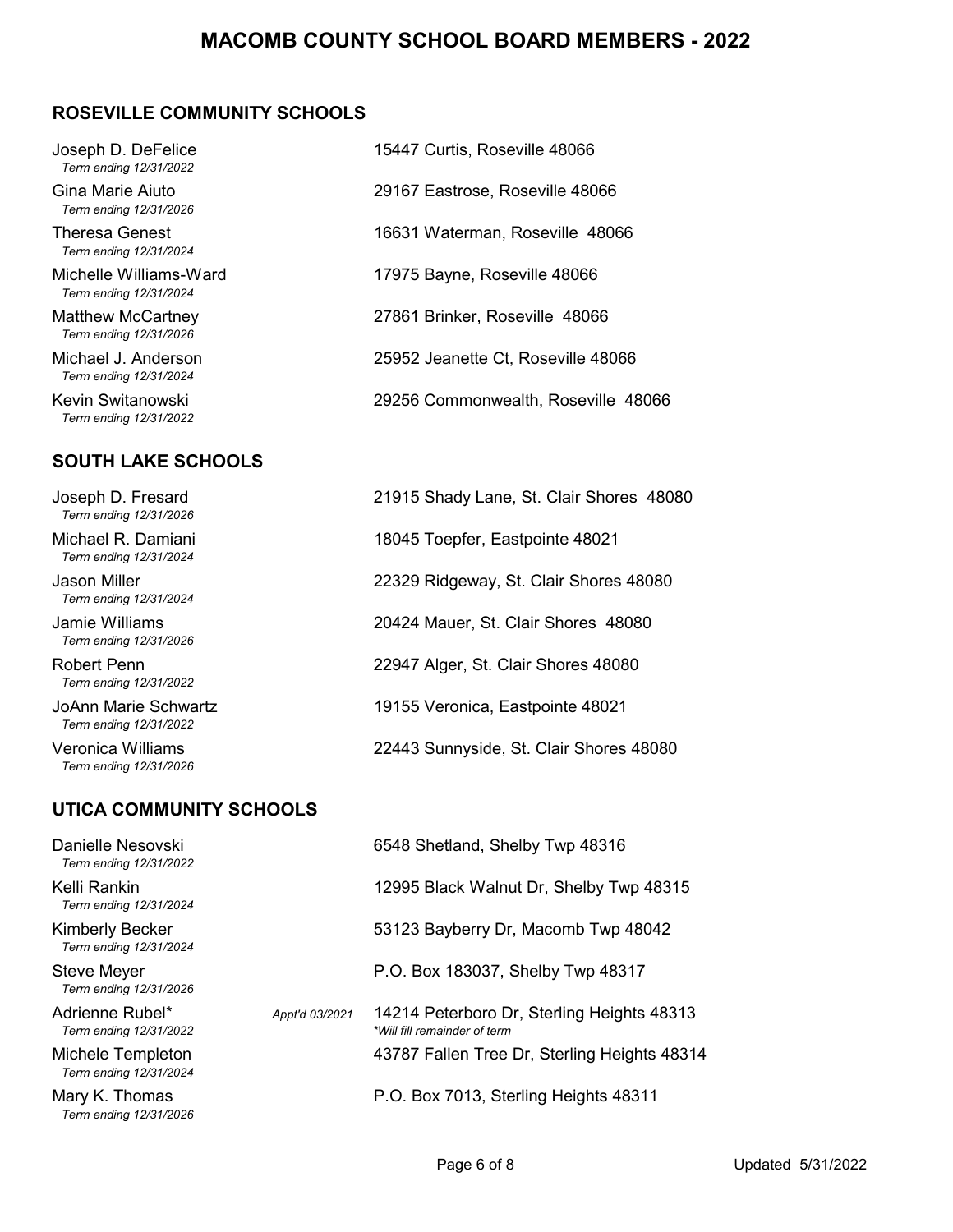# **VAN DYKE PUBLIC SCHOOLS**

| Eleanor H. Bates<br>Term ending 12/31/2022        |                | 8239 Studebaker, Warren 48089                                                                 |
|---------------------------------------------------|----------------|-----------------------------------------------------------------------------------------------|
| Mark Kedzior<br>Term ending 12/31/2024            |                | 23781 Wagner, Warren 48089                                                                    |
| Richard Carloni<br>Term ending 12/31/2022         |                | 11379 Continental, Warren 48089                                                               |
| David Cowlbeck<br>Term ending 12/31/2024          |                | 11236 Fisher, Warren 48089                                                                    |
| Diane Boehm*<br>Term ending 12/31/2024            | Appt'd 01/2021 | 12819 Sidonie, Warren 48089<br>*Partial Term Ending 12/31/2024 will appear on Nov 2022 ballot |
| Jecinda T. Jones-Bettie<br>Term ending 12/31/2026 |                | 8204 Fisher, Warren 48089                                                                     |
| Ivan M. Thomas<br>Term ending 12/31/2026          |                | 8267 Republic, Warren 48089                                                                   |

#### **WARREN CONSOLIDATED SCHOOLS**

| Susan M. Jozwik<br>Term ending 12/31/2022             | 34491 Clearview, Sterling Heights 48312 |
|-------------------------------------------------------|-----------------------------------------|
| <u>L. Susan Kattula</u><br>Term ending 12/31/2026     | 5310 Dickson, Sterling Heights 48310    |
| Carl B. Weckerle<br>Term ending 12/31/2026            | 31612 Bretz, Warren 48093               |
| Megan E. Papasian-Broadwell<br>Term ending 12/31/2022 | 4410 Chicago, Warren 48092              |
| Leah A. Berdy<br>Term ending 12/31/2024               | 22252 Hawthorne, Warren 48092           |
| Susan G. Trombley<br>Term ending 12/31/2022           | 33122 Beth Ann, Sterling Heights 48310  |
| <b>Brian White</b><br>Term ending 12/31/2024          | 2187 Koper, Sterling Heights 48310      |

#### **WARREN WOODS PUBLIC SCHOOLS**

| Michael Garcia<br>Term ending 12/31/2026         | 14006 Edison, Warren 48088         |
|--------------------------------------------------|------------------------------------|
| Michael D. Fitzpatrick<br>Term ending 12/31/2022 | 14703 Brohl, Warren 48088          |
| Jere Green<br>Term ending 12/31/2022             | 14255 Weier, Warren 48088          |
| Scott Hiller<br>Term ending 12/31/2024           | 29255 Ridgefield Ave, Warren 48088 |
| Michael A. Schulte<br>Term ending 12/31/2024     | 14433 Ivanhoe, Warren 48088        |
| Kay Walsh<br>Term ending 12/31/2024              | 14024 Harrison, Warren 48088       |
| Paul Zannetti<br>Term ending 12/31/2026          | 28111 Adler, Warren 48088          |